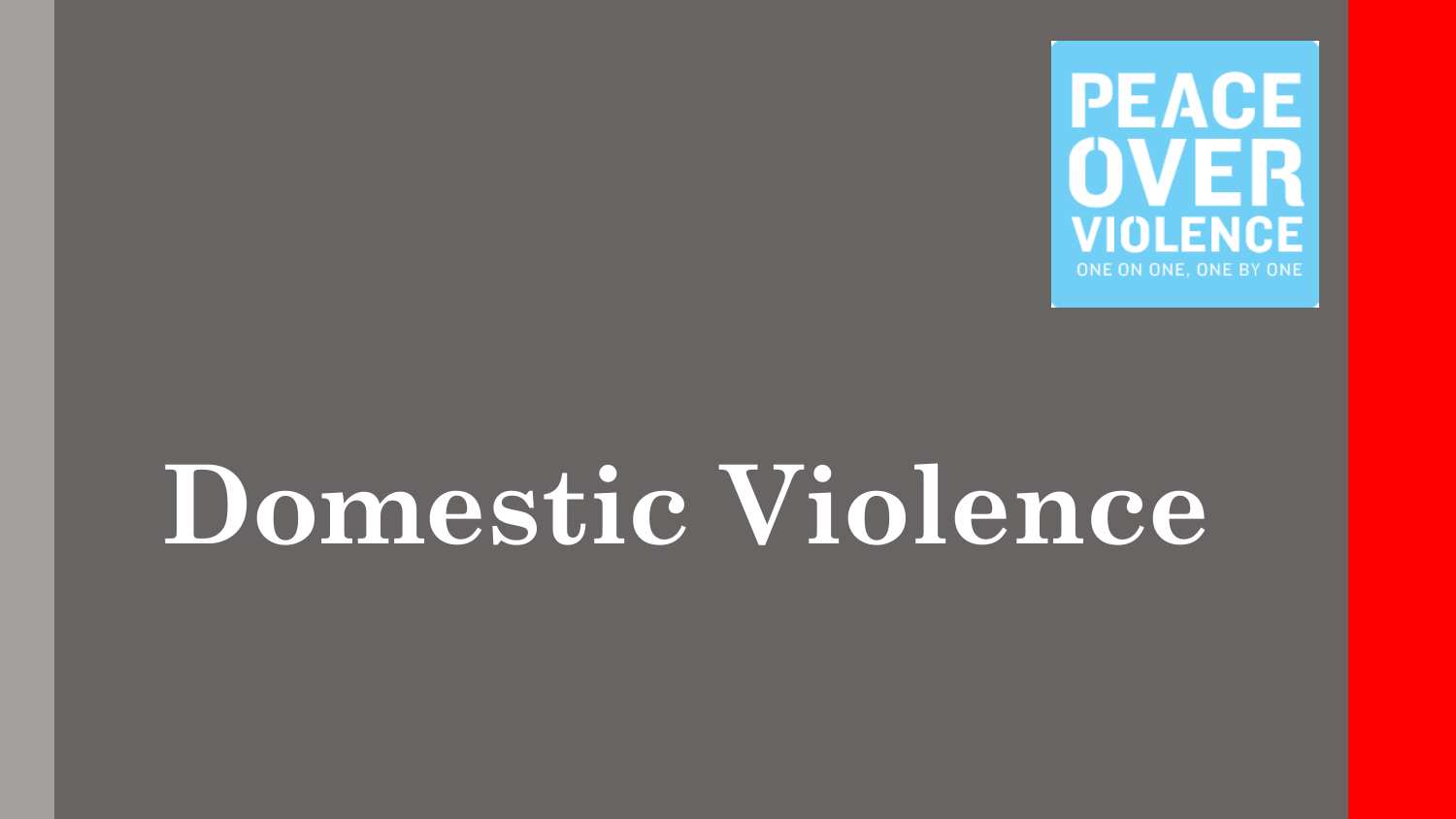### **Peace Over Violence**



Building healthy relationships, families and communities free from sexual, domestic and interpersonal violence.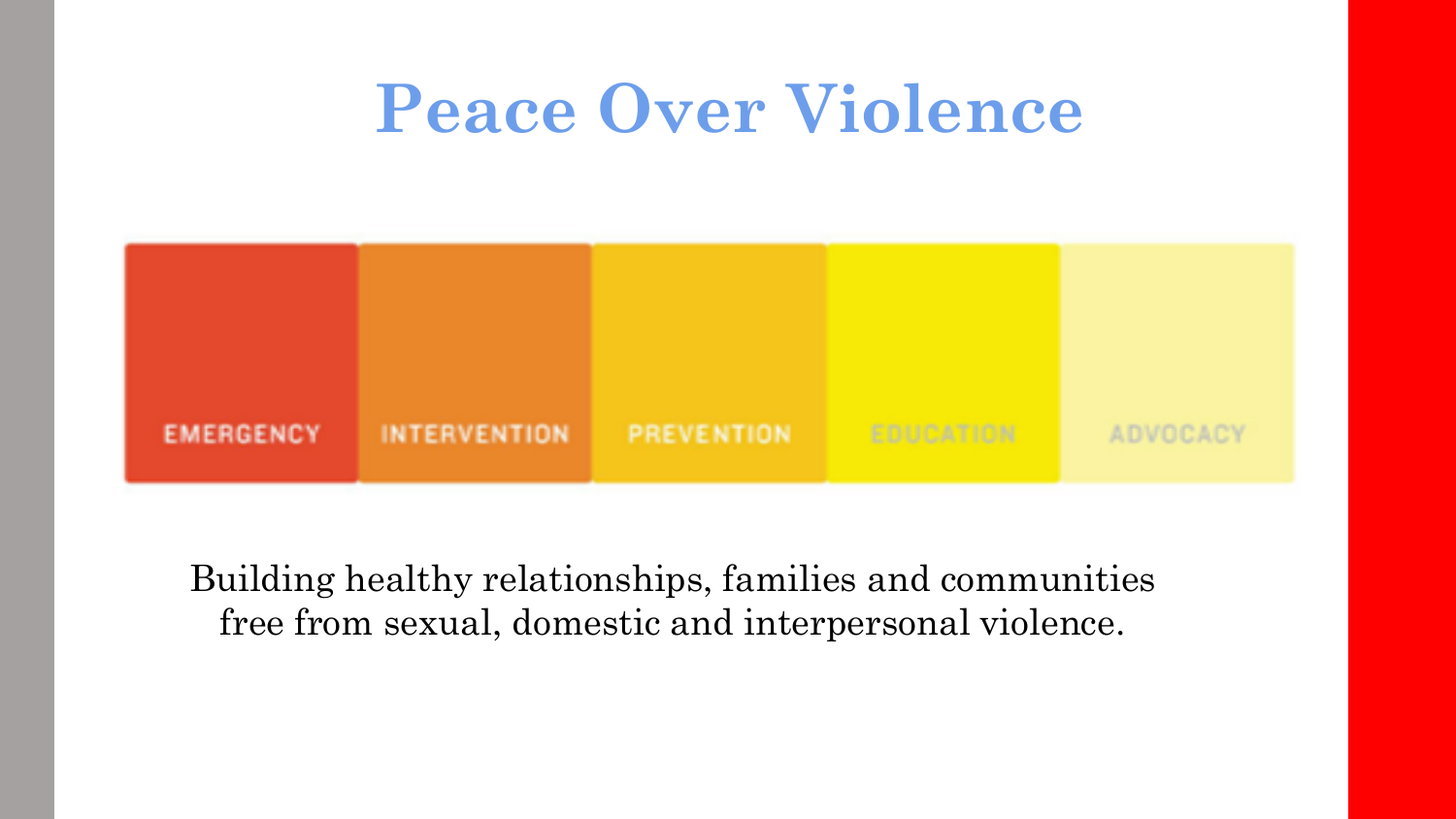Hotline:

⚫L.A. Rape and Battering Hotline ●213-626-3393 ⚫310-392-8381

● 626-793-3385

Website:

⚫Peaceoverviolence.org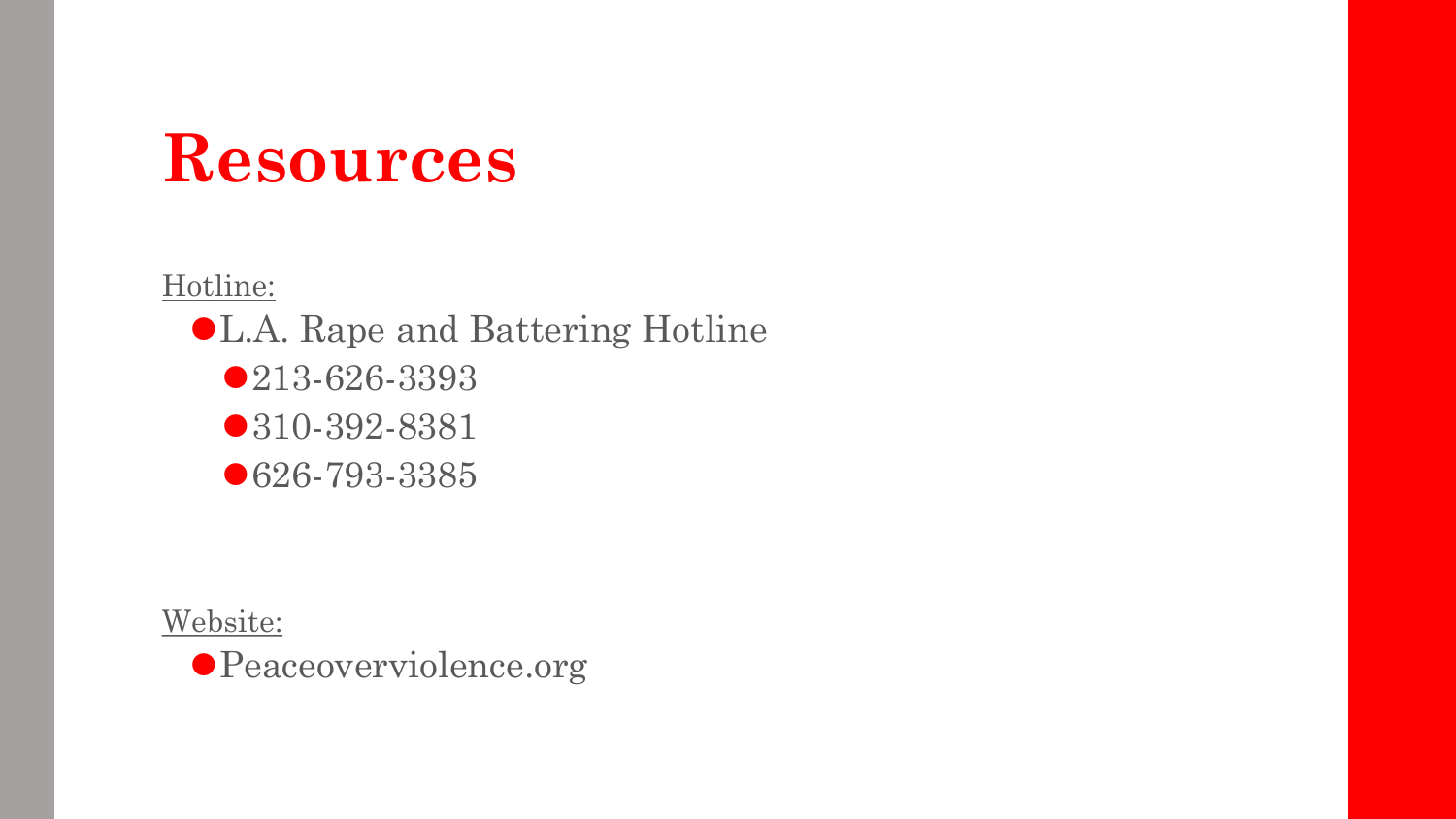# **Scope of the Problem**

- 20 people per minute are physically abused by an intimate partner in the United States
- 1 in 3 women and 1 in 4 men have been victims of [some form of] physical violence by an intimate partner within their lifetime
- Women between the ages of 18-24 are most commonly abused by an intimate partner
- The presence of a gun in a domestic violence situation increases the risk of homicide by 500%
- 1 in 15 children are exposed to intimate partner violence each year, and 90% of these children are eyewitnesses to this violence
- Between 21-60% of victims of intimate partner violence lose their jobs due to reasons stemming from the abuse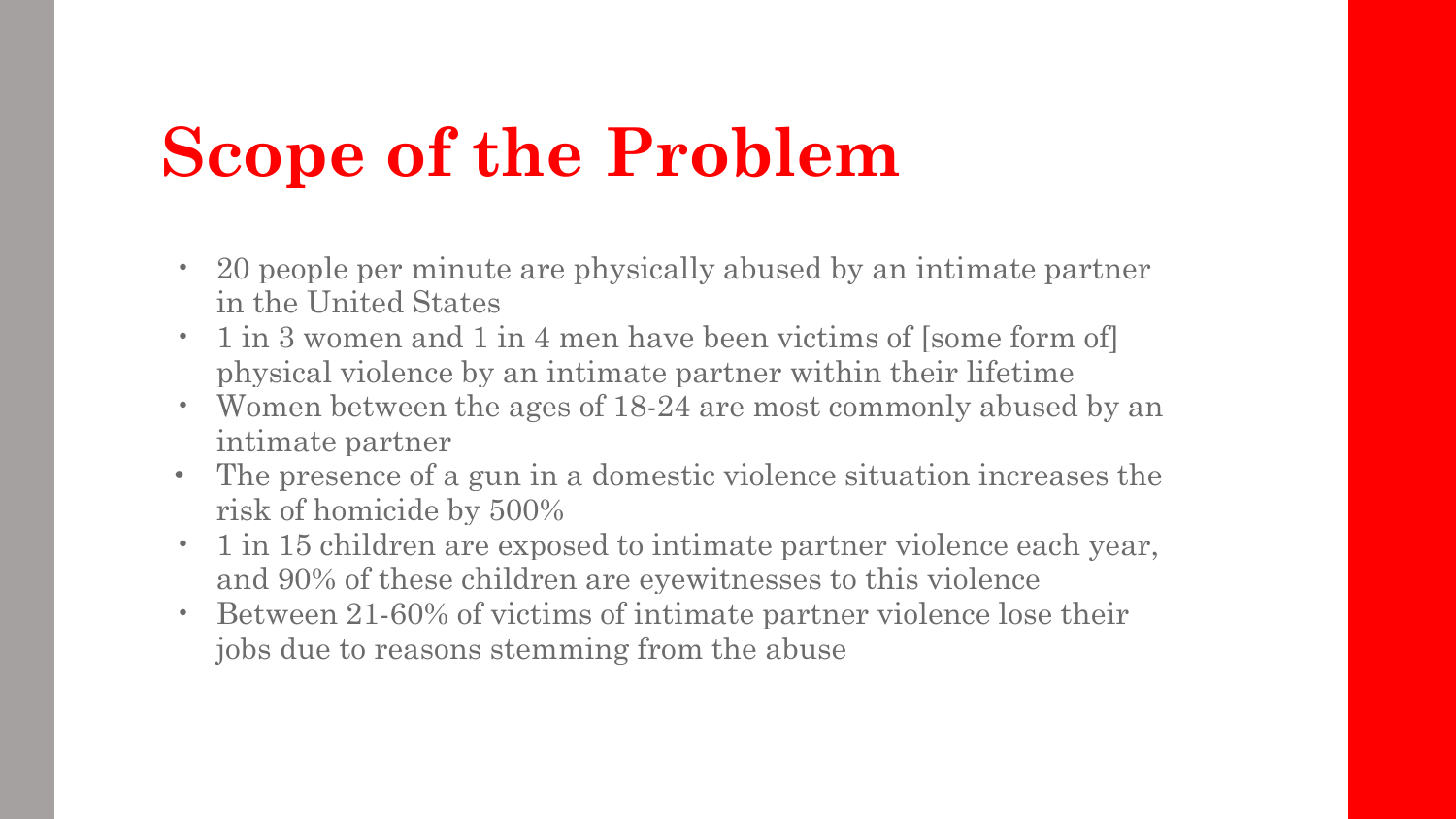### **Connection between DV & Race**

• Black women and Native American/Alaskan women are more likely to be victims of domestic violence

• White victims are more likely to file a protective order

• Reporting rates have dropped substantially among undocumented women due to fear of deportation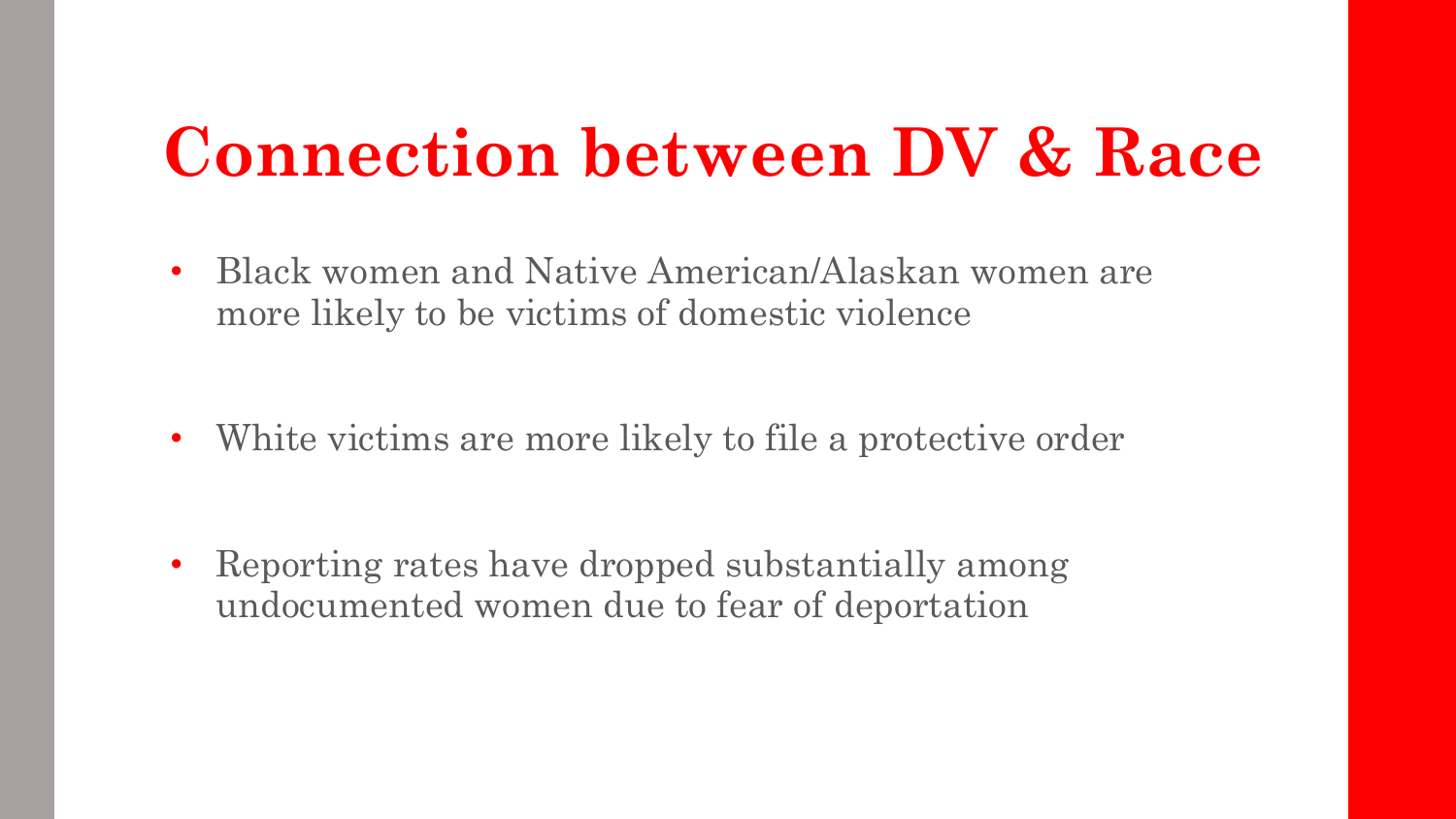# **Types of Abuse**

- Teen Dating Violence
- Physical
- Verbal/Emotional/Psychological
- Financial
- Sexual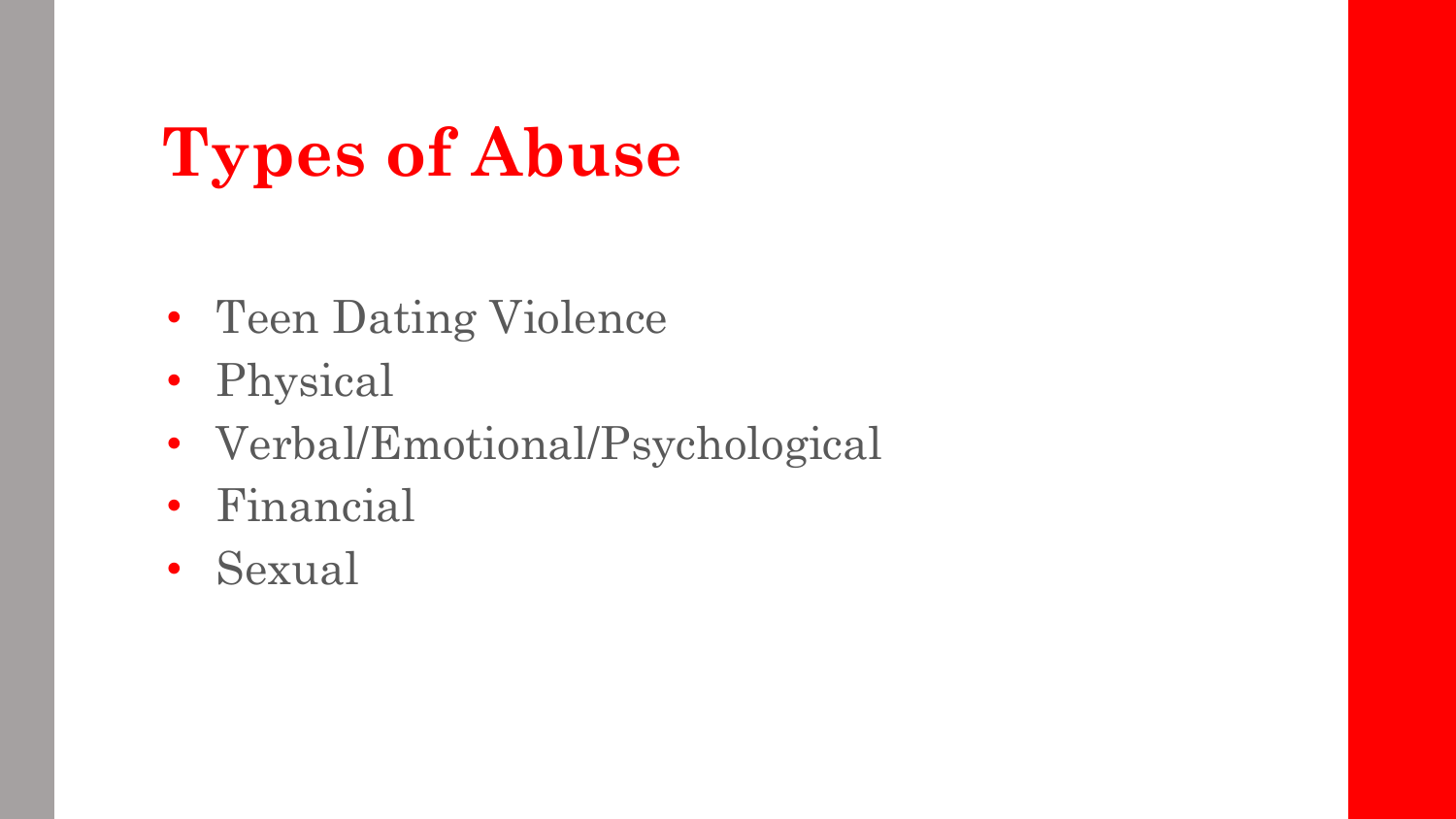# **Warning Signs**

- Jealousy
- Controlling Behaviour
- Quick Involvement
- Unrealistic Expectations
- Isolation
- Blaming
- Hypersensitivity
- Cruelty to Animals
- 'Playful' use of Force in Sex
- Abrupt Mood Changes
- History of Violence
- Threats
- Breaking or Throwing Objects (House Battering)
- Any Force During an Argument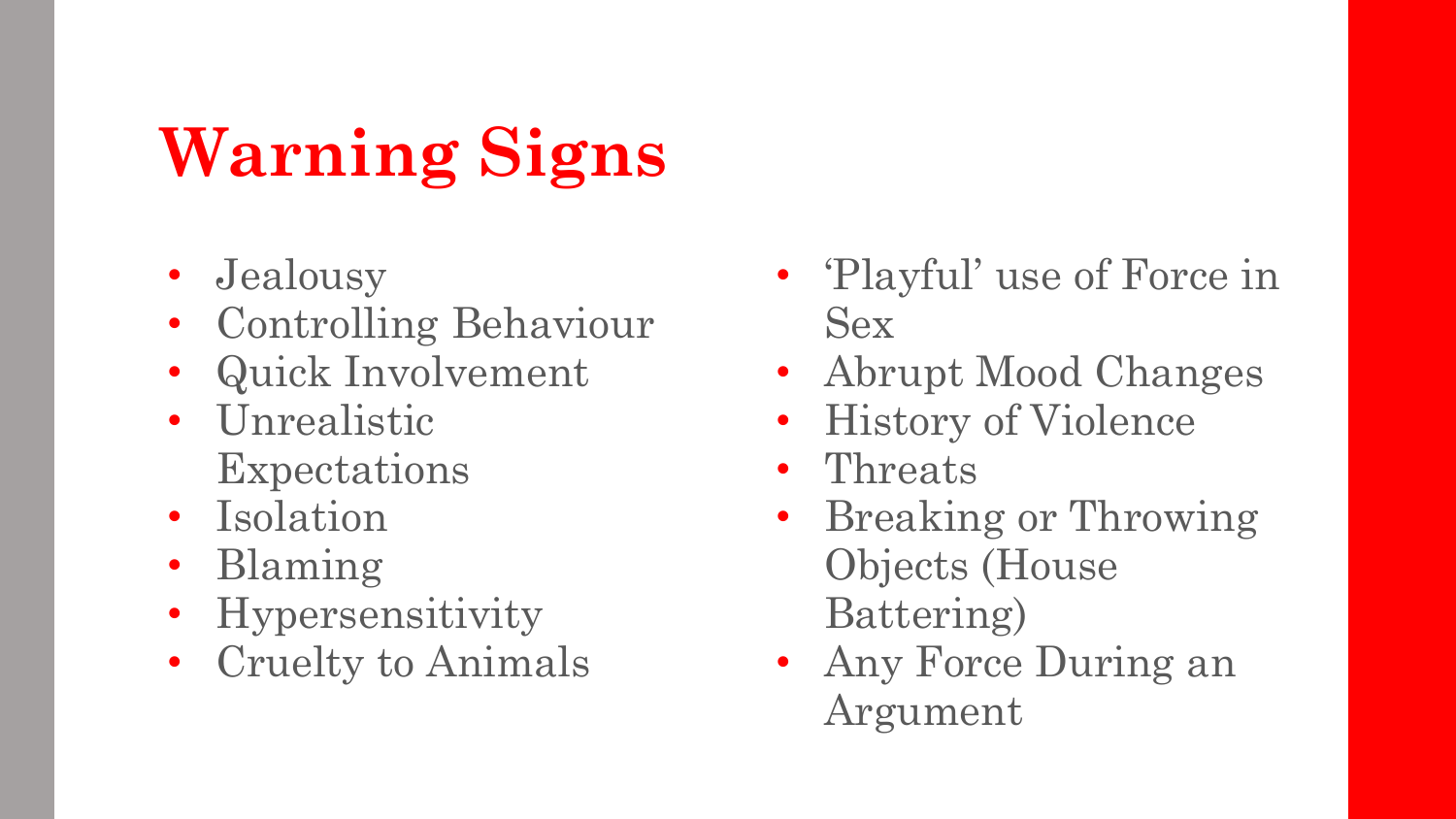### **Domestic Violence**

**Stage One: Honeymoon**

**Stage Three: Acute-Abuse**

**Stage Two: Tension Building**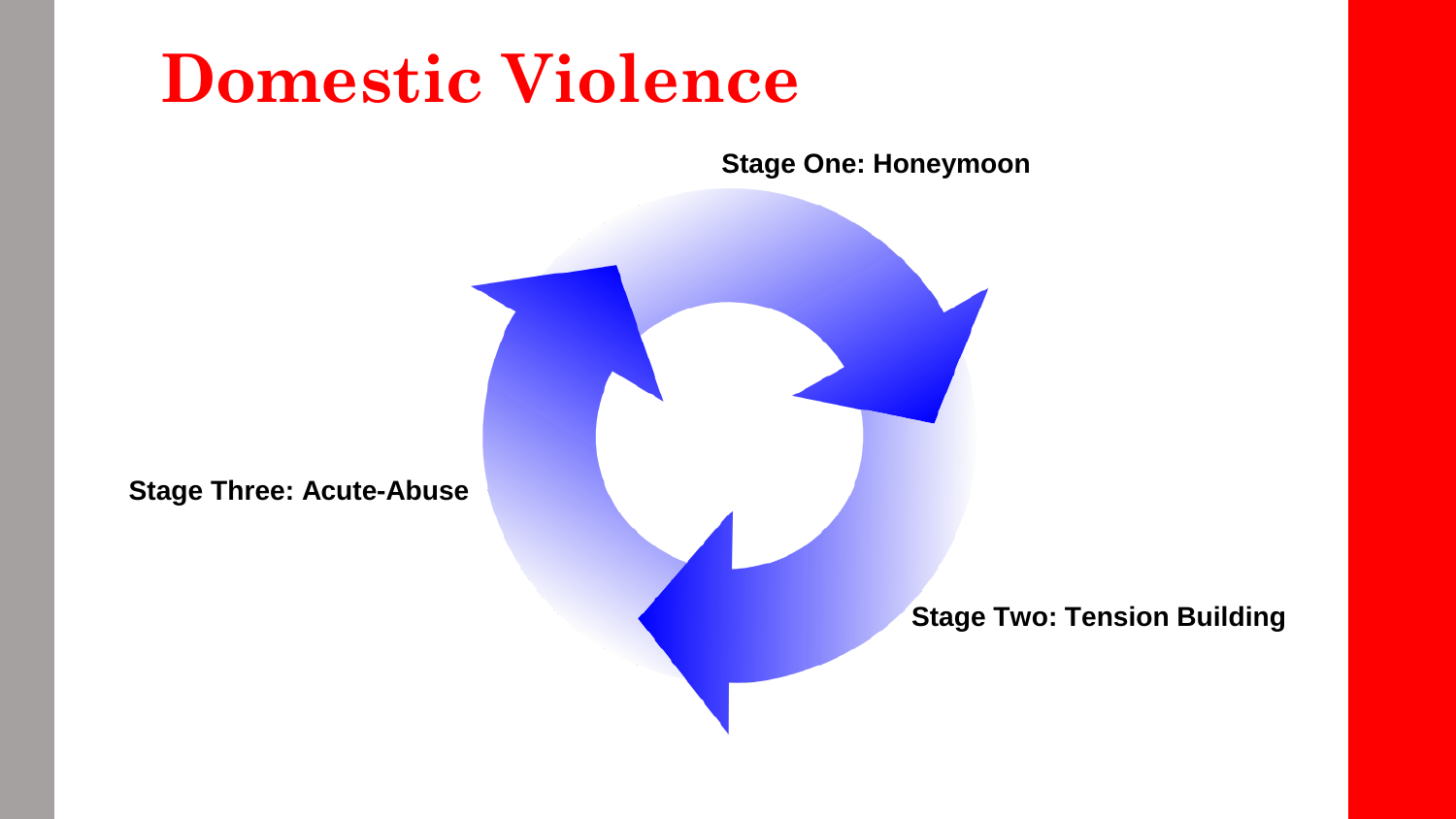# **Exposure to Violence**

• <http://youtube.com/watch?v=O4zP50tEad0>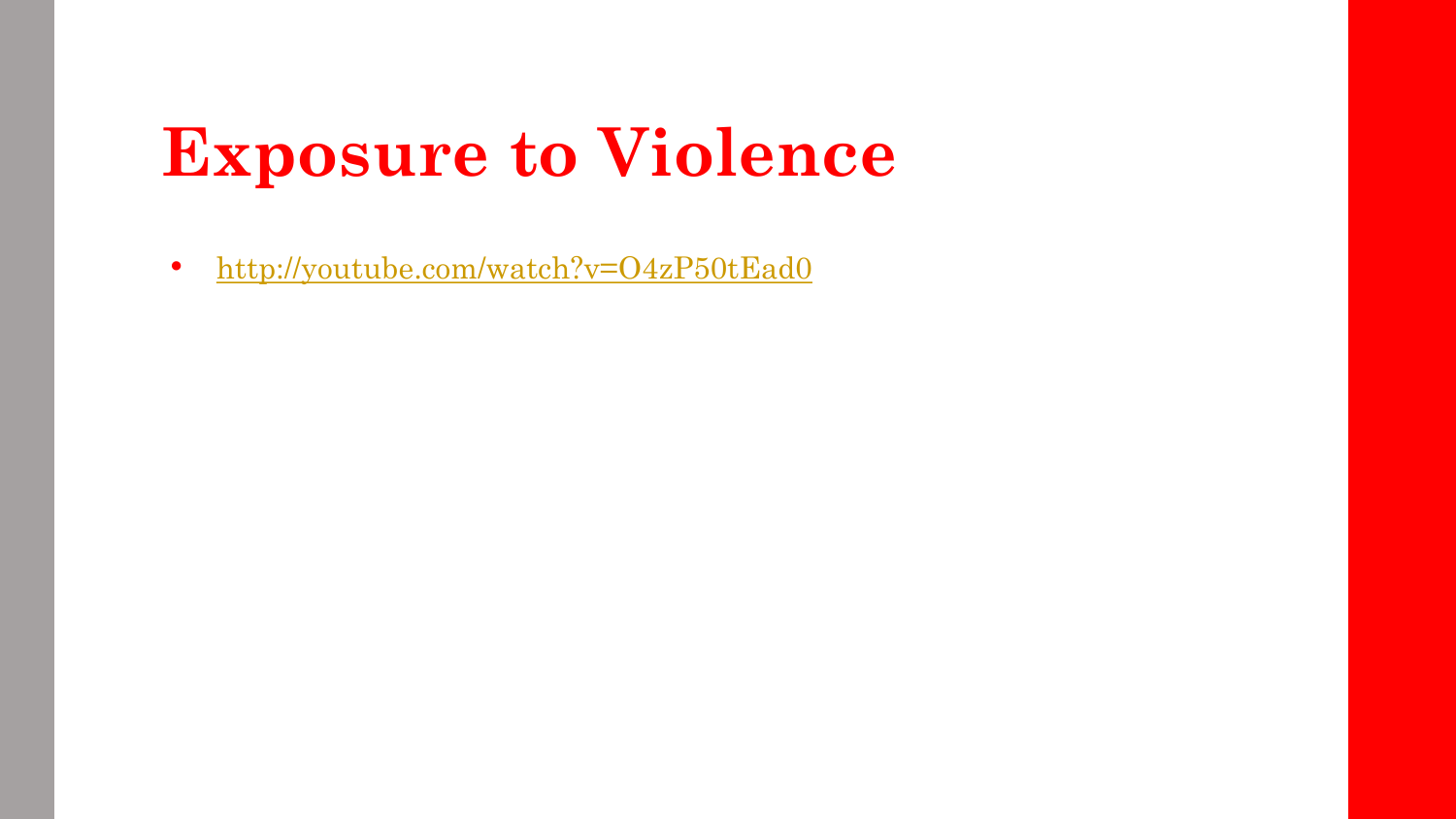# **Exposure to Violence**

- It is estimated that between 3.3 and 10 million children witness domestic violence each year
- Studies have found that 80 to 90 percent of children living in homes with domestic violence are aware of the violence
- Between 1993 and 1998, 45 percent of all female victims of domestic violence lived in households with children under the age of 12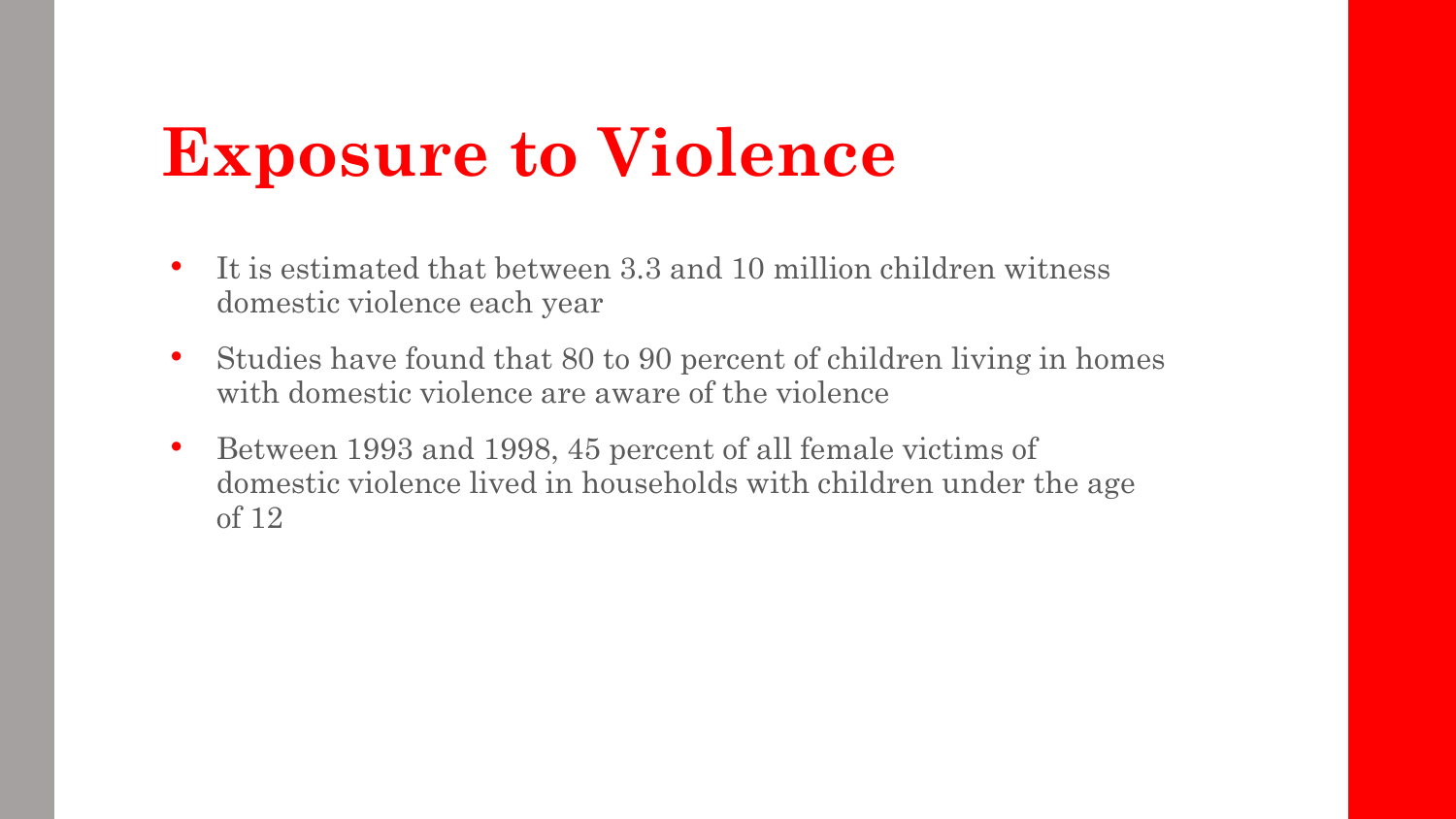# **Exposure to Violence**

- Often, children who witness domestic violence also are physically, sexually, or emotionally abused themselves
- Both child maltreatment and domestic violence occur in an estimated 30 to 60 percent of families where there is some form of family violence
- In a national survey of over 6,000 families, 50 percent of the men who frequently assaulted their wives also frequently abused their children and the more frequent the violence against the woman, the more likely it is that the children are also abused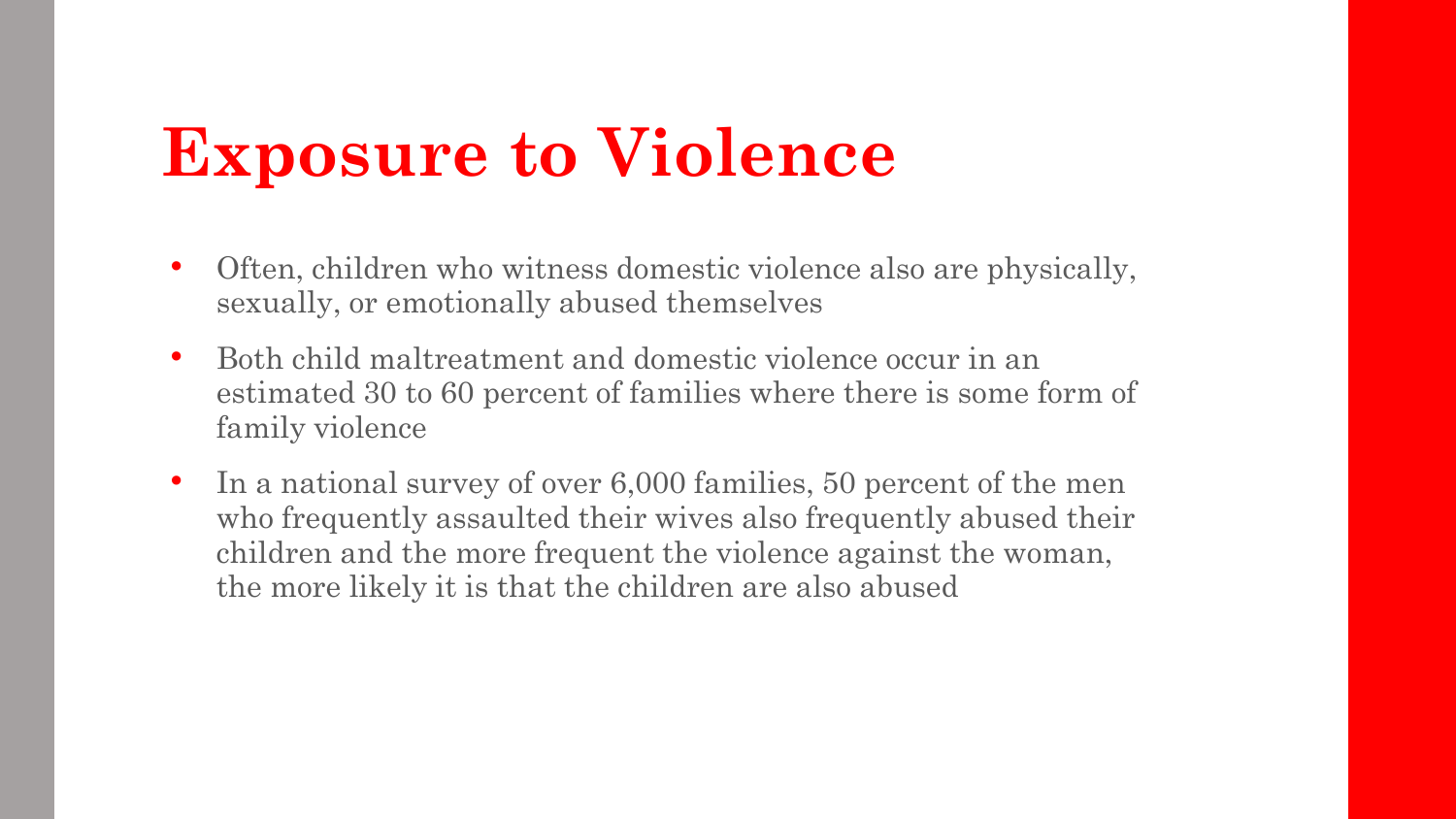# **ACE – Adverse Childhood Experiences**

- Adverse Childhood Experiences, or ACEs, are potentially traumatic events that occur in childhood (0-17 years)
- Adverse Childhood Experiences have been linked to
	- ⚫ risky health behaviors,
	- ⚫ chronic health conditions,
	- low life potential, and
	- ⚫ early death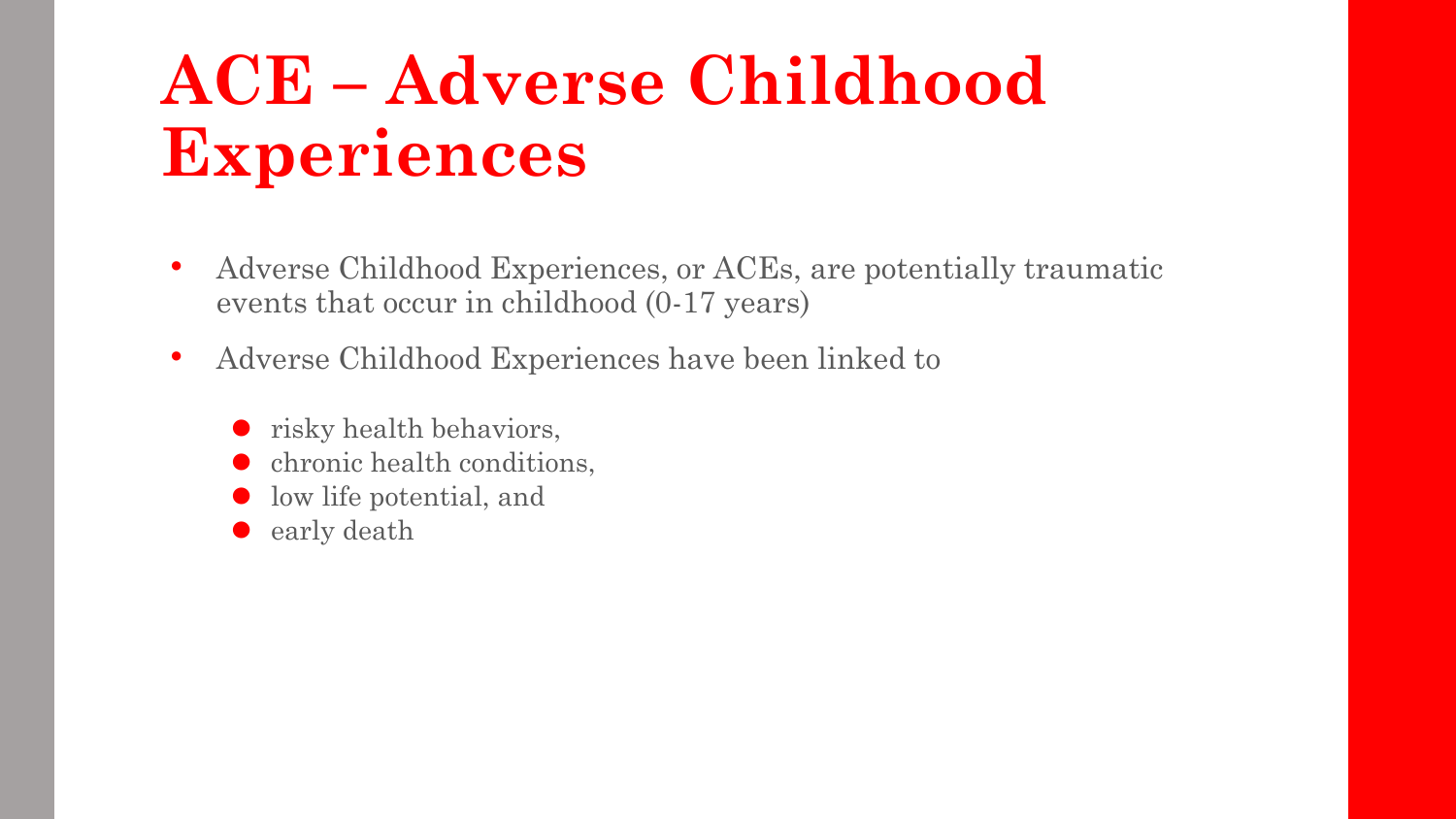# **Preventing Aces**

#### **XXX** Preventing ACEs

| <b>Strategy</b>                                                            | <b>Approach</b>                                                                                                                                                                                                                           |
|----------------------------------------------------------------------------|-------------------------------------------------------------------------------------------------------------------------------------------------------------------------------------------------------------------------------------------|
| <b>Strengthen economic</b><br>supports to families                         | • Strengthening household financial security<br>• Family-friendly work policies                                                                                                                                                           |
| <b>Promote social norms that protect</b><br>against violence and adversity | • Public education campaigns<br>• Legislative approaches to reduce corporal punishment<br>• Bystander approaches<br>• Men and boys as allies in prevention                                                                                |
| <b>Ensure a strong start for children</b>                                  | Early childhood home visitation<br>• High-quality child care<br>• Preschool enrichment with family engagement                                                                                                                             |
| <b>Teach skills</b>                                                        | • Social-emotional learning<br>• Safe dating and healthy relationship skill programs<br>• Parenting skills and family relationship approaches                                                                                             |
| <b>Connect youth to caring adults</b><br>and activities                    | • Mentoring programs<br>• After-school programs                                                                                                                                                                                           |
| Intervene to lessen immediate<br>and long-term harms                       | • Enhanced primary care<br>• Victim-centered services<br>• Treatment to lessen the harms of ACEs<br>• Treatment to prevent problem behavior and future involvement in violence<br>• Family-centered treatment for substance use disorders |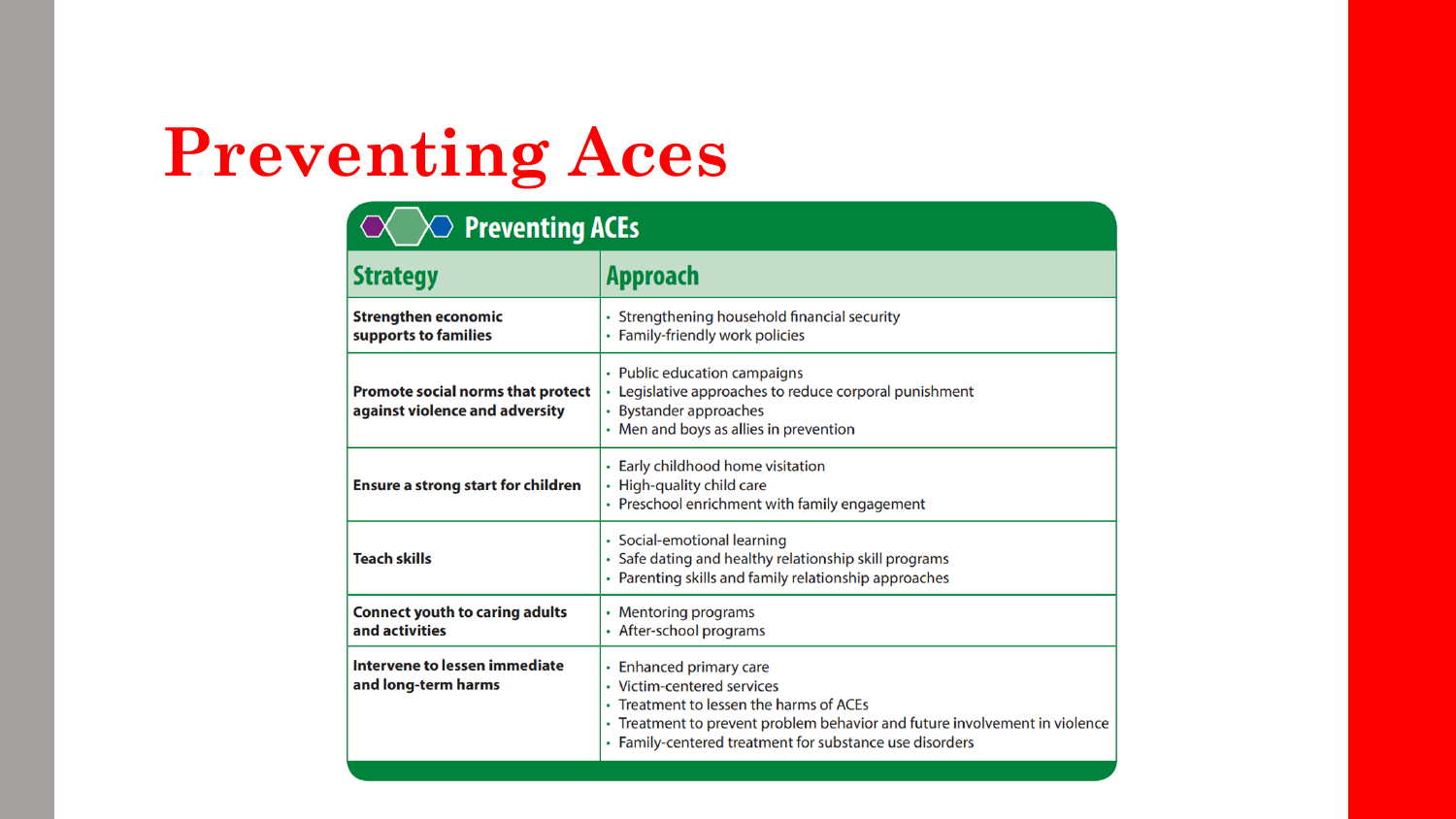### **Consent**

*Consent shall be defined to mean positive cooperation in an act or attitude pursuant to an exercise of free will. The person must act freely and voluntarily and have knowledge of the nature of the act or transaction involved (California Penal Code 261.6)*

| Consent IS                                                                                                                                                                        | Consent IS NOT                                                                                                                                                                                                                                                                                                                                                        |
|-----------------------------------------------------------------------------------------------------------------------------------------------------------------------------------|-----------------------------------------------------------------------------------------------------------------------------------------------------------------------------------------------------------------------------------------------------------------------------------------------------------------------------------------------------------------------|
| YES means YES<br>• Conscious and voluntary<br>agreement to engage in sexual<br>activity<br>• Based on choice and equal<br>power<br>Freely given permission<br>Active, not passive | When a person is:<br>Under the influence of drugs or<br>$\bullet$<br>alcohol<br>Under the age of 18 (age of consent)<br>$\bullet$<br>Under force or coercion<br>$\bullet$<br>Threatened or blackmailed<br>$\bullet$<br>Asleep/unconscious<br>$\bullet$<br>Not capable of understanding what<br>$\bullet$<br>consent means<br>SILENCE DOES NOT EQUAL<br><b>CONSENT</b> |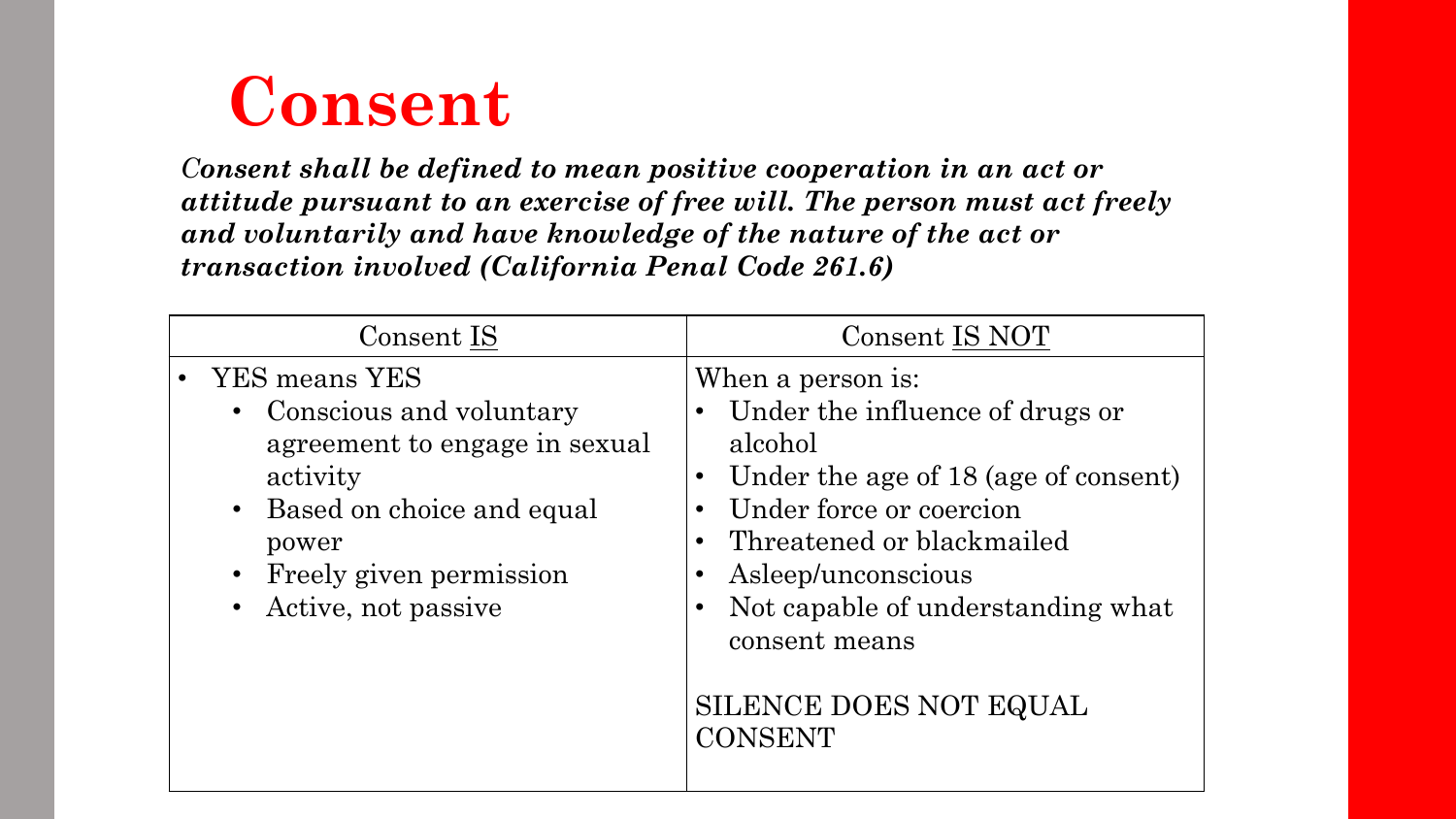# **Why do victims stay?**

- Love
- Self-blame
- The abuser threatens murder or suicide
- Lack of resources
- Cultural or religious beliefs
- Normalization/lack of experience with healthy relationships
- Mistrust of police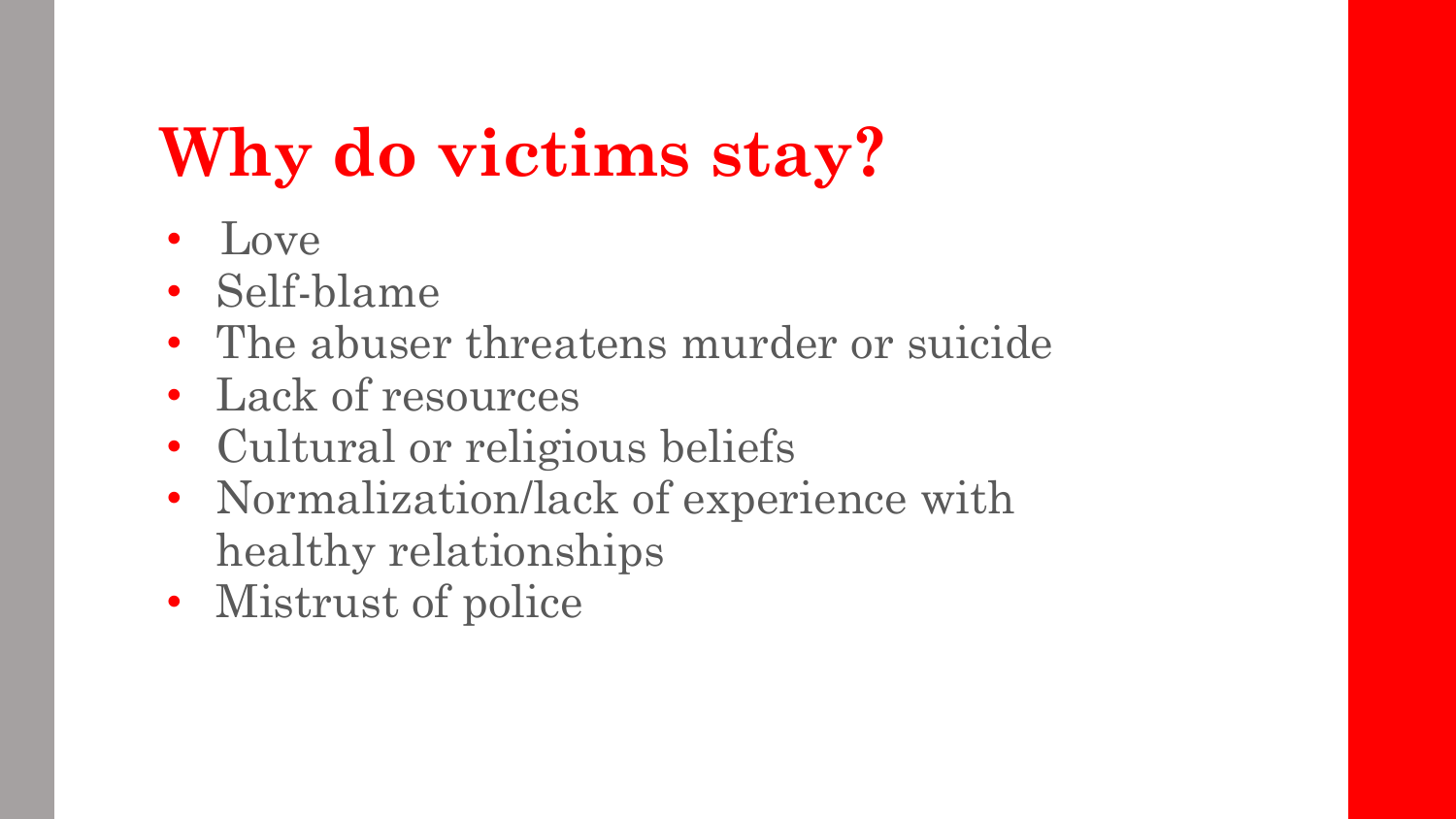# **Why do they batter?**

- Jealousy
- Faulty Role Models
- Gender Roles
- History of Abuse
- Fears and Insecurities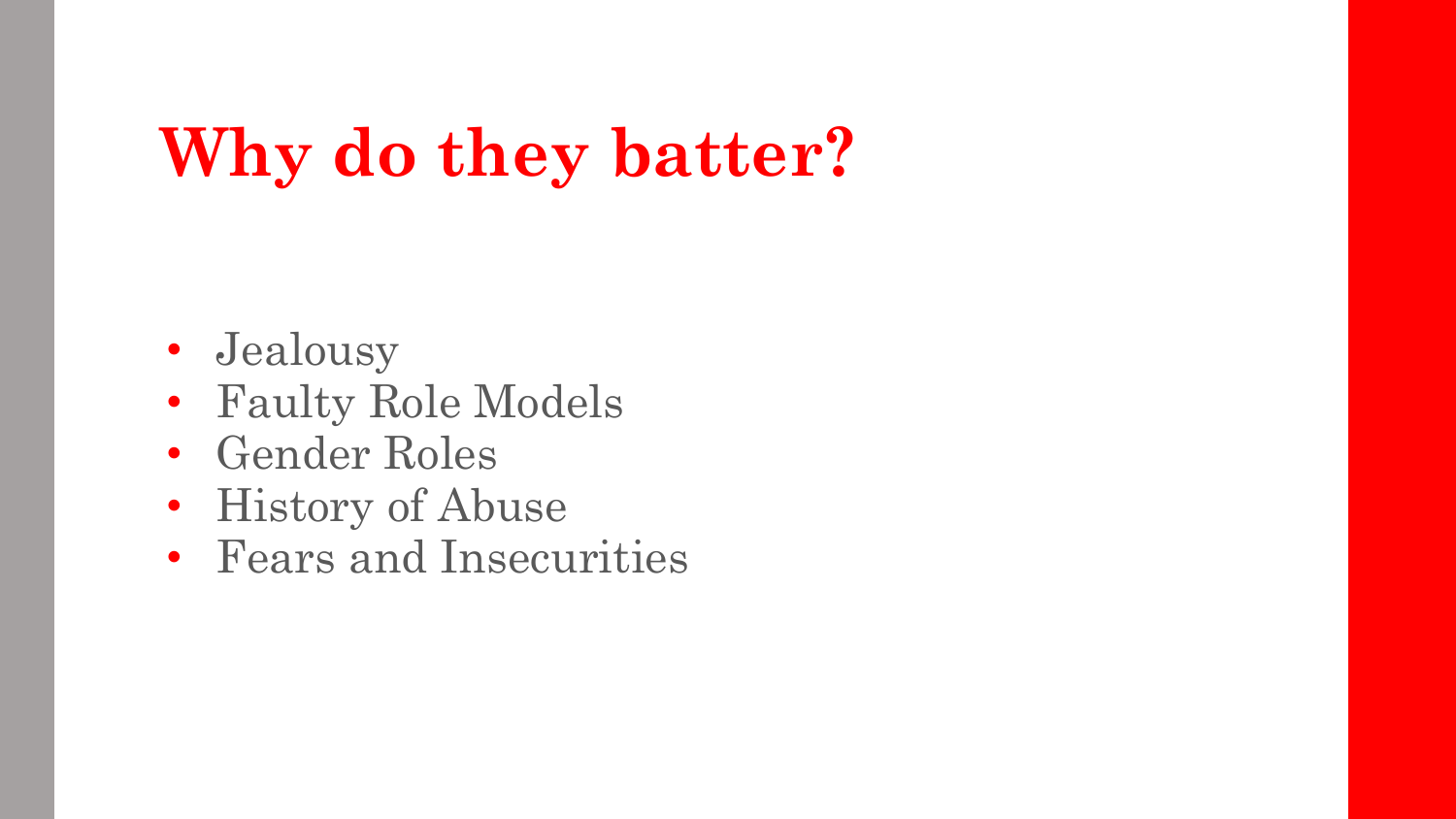# **If you have experienced domestic violence:**

- Remember that it is not your fault
- Be aware that there is help available and that there are people who WANT to support you
- Call a hotline to talk, get help finding resources, and find out what your options are
- Try to find a support network of friends and/or family who you can talk to
- Express your feelings (in a journal/diary, through art or movement)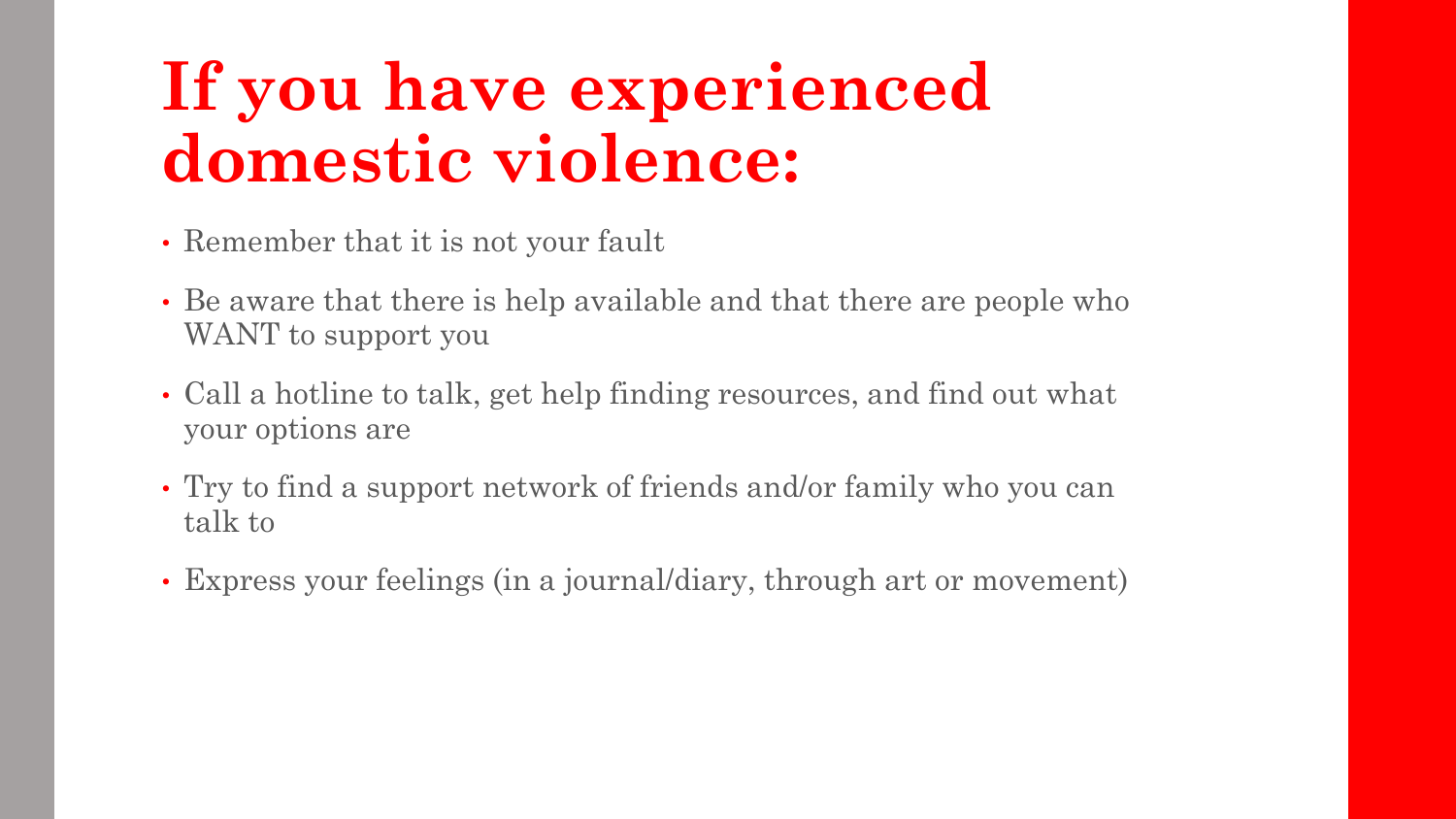# **If you know someone who has experienced domestic violence:**

- Listen to them without judging
- Remind them that they are not to blame for the violence perpetrated against them
- Normalize and validate their feelings
- Myth bust
- Make them aware of school and community resources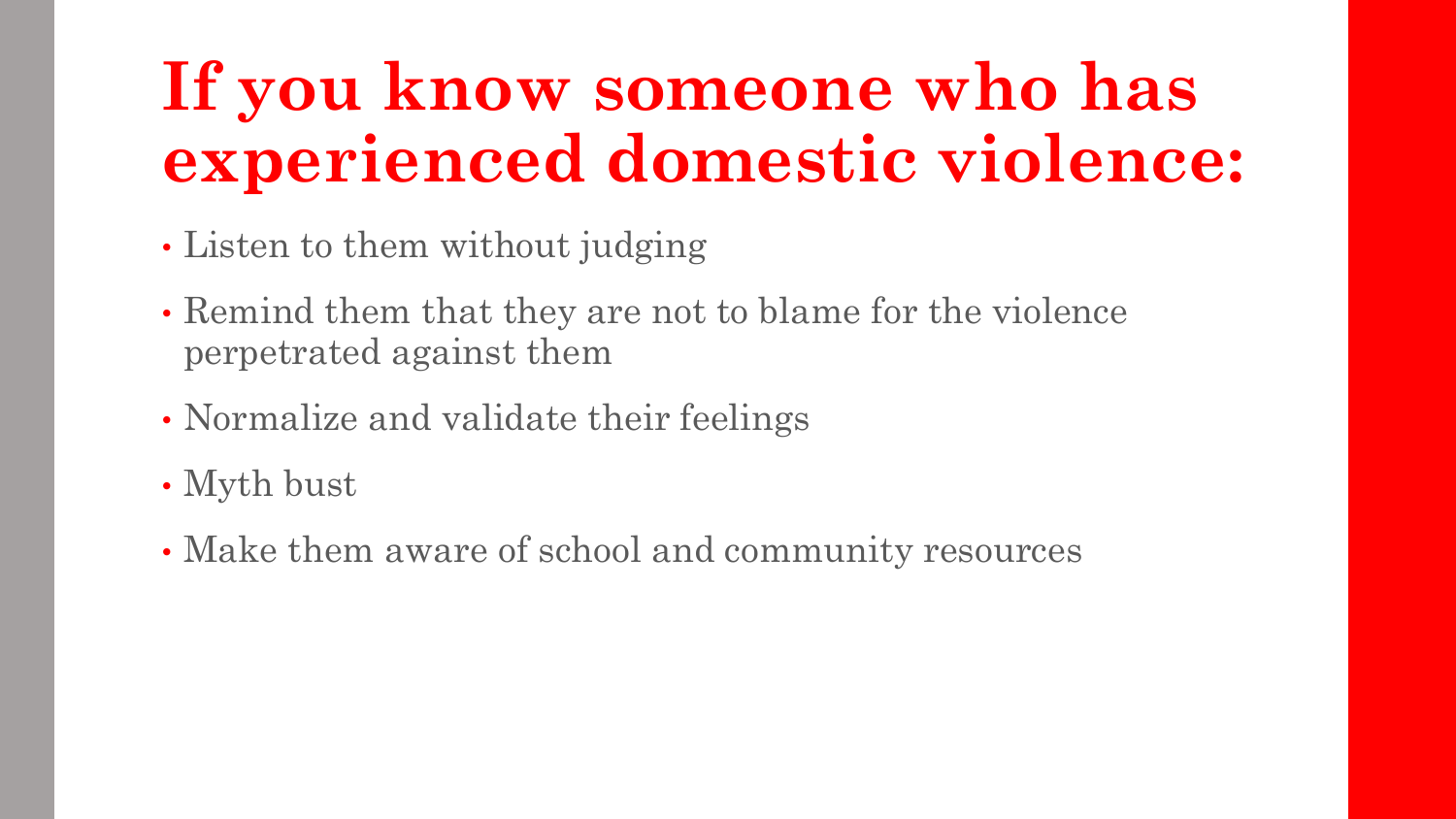- Domestic Violence Agencies:
	- ⚫ YWCA Glendale DV Project
		- ⚫ (888) 999-7511
	- ⚫ Family Violence Project
		- (818) 505- 0900
	- Good Shepherd
		- ⚫ (323) 737- 6111
	- Asian Pacific Women's Center
		- (213) 481- 1792
	- 1736 Family Crisis Center
		- (310) 379- 3620
- Emergency Shelters
	- ⚫ The People Concern
		- ⚫ (310) 264- 6644
	- Jenesse Center
		- ⚫ (800) 479- 8121
	- ⚫ Angel Step Inn
		- (323) 780- 4357
	- House of Ruth
		- (323) 266-4139
	- Covenant House California
		- (323) 461-3131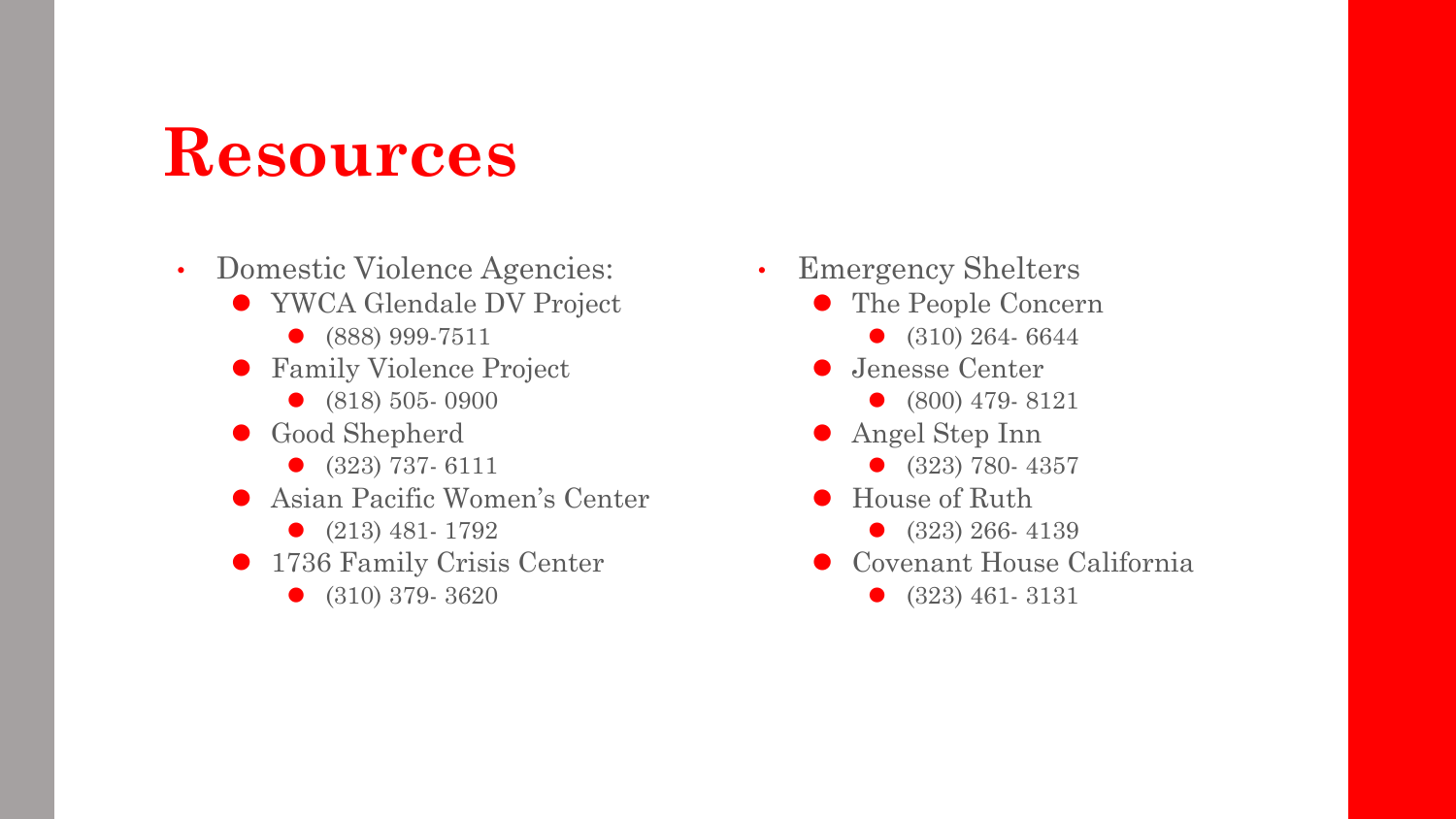- Sexual Assault/ Rape Crisis Agencies
	- ⚫ Strength United
		- (818) 787- 9700
	- Riverside Area Rape Crisis Center
		- (951) 686-7273
	- Rape Treatment Center
		- (424) 259- 7208
	- East LA Women's Center
		- (800) 585- 6231
- Legal Resources
	- Harriet Buhal Center for Family Law
		- (213) 388- 7505
	- ⚫ Victims Witness Assistance Program
		- ⚫ (800) 777- 9229
	- ⚫ Neighborhood Legal Services
		- ⚫ (818) 834- 7522
	- ⚫ Legal Aid Foundation Los Angeles
		- (800) 399-4529
	- ⚫ Break the Cycle
		- (424) 265- 7346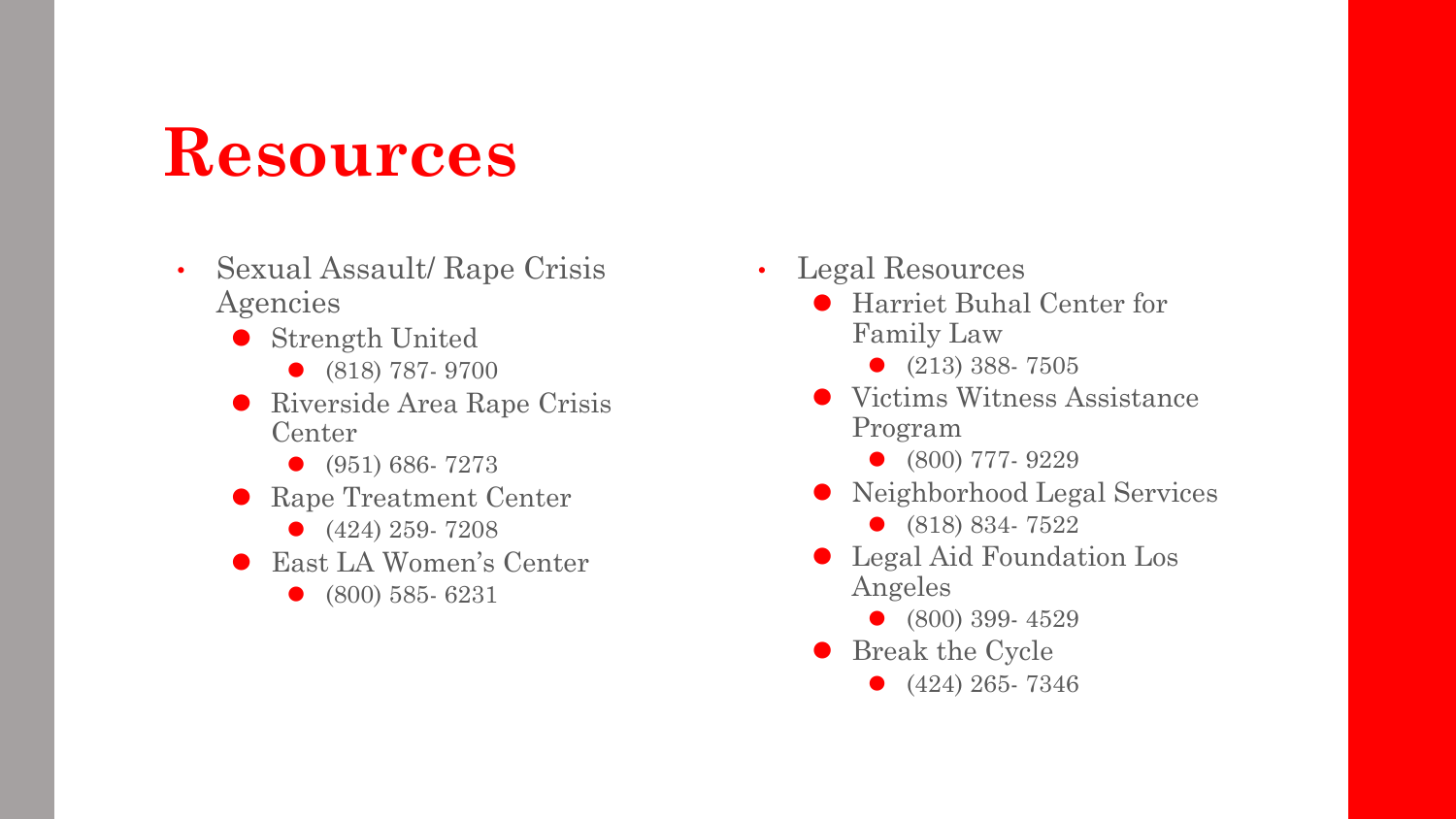- Youth/ Teen Services ⚫ Hathaway Sycamores ● (626) 395- 7100 ● Children's Institute ● (213) 260- 7600 ⚫ Friends of the Family
	- (818) 988-4430
	- Children of the Night
		- (800) 551- 1300
	- Para Los Ninos
		- ⚫ (213) 623- 8446
- Substance Abuse Services
	- ⚫ The People Concern
		- ⚫ (310) 264 -6644
	- ⚫ Union Station Foundation
		- (626) 250-4550
	- ⚫ SHARE!
		- (213) 213- 0100
	- ⚫ Casa de las Amigas
		- (626) 792- 2700
	- Alcoholism Center for Women
		- (213) 381-8500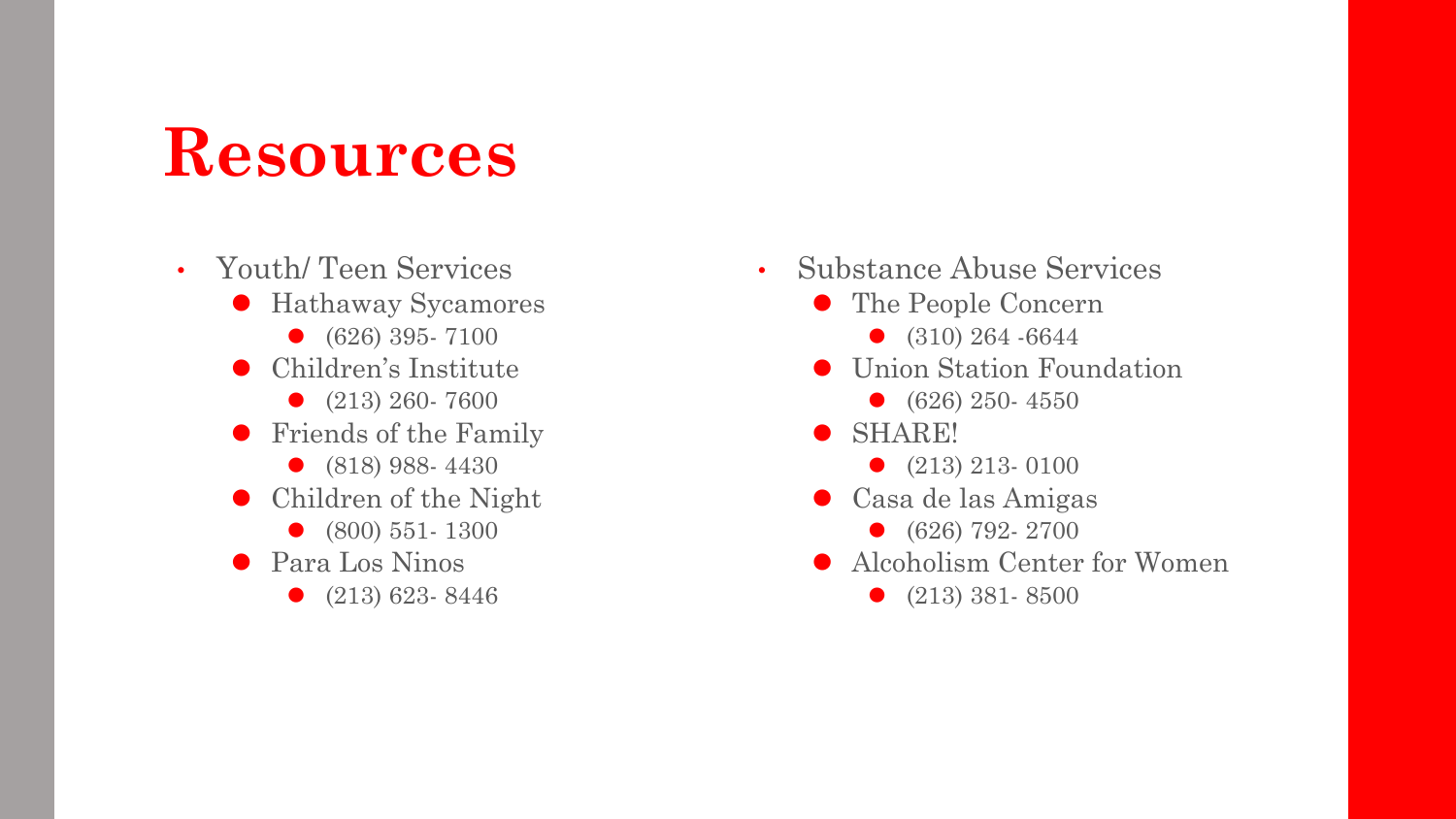- Batterers Intervention
	- ⚫ Twin Palms Recovery Center
		- $\bullet$  (626) 968 8875
	- ⚫ Sunrise Community Counseling Center Inc.
		- $\bullet$  (213) 207-2770
	- ⚫ About Face: Domestic Violence Intervention Project
		- $\bullet$  (213) 384 7084
	- ⚫ A Second Wind Violence Prevention Project
		- ⚫ (661) 947 6642
	- $\bullet$  1AAA
		- (310) 836- 1818
- Anger Management
	- ⚫ Valley Women's Center
		- $\bullet$  (818) 713 8700
	- ⚫ The Village Family Service
		- ⚫ (818) 755 8786
	- ⚫ SAFE REFUGE
		- ⚫ (562) 987 5722
	- ⚫ Plaza Community Services
		- (323) 267- 9749
	- ⚫ Korea American Family Service Center
		- (213) 389 5755
	- $\bullet$  2<sup>nd</sup> Call
		- $\bullet$  (310) 916 1902